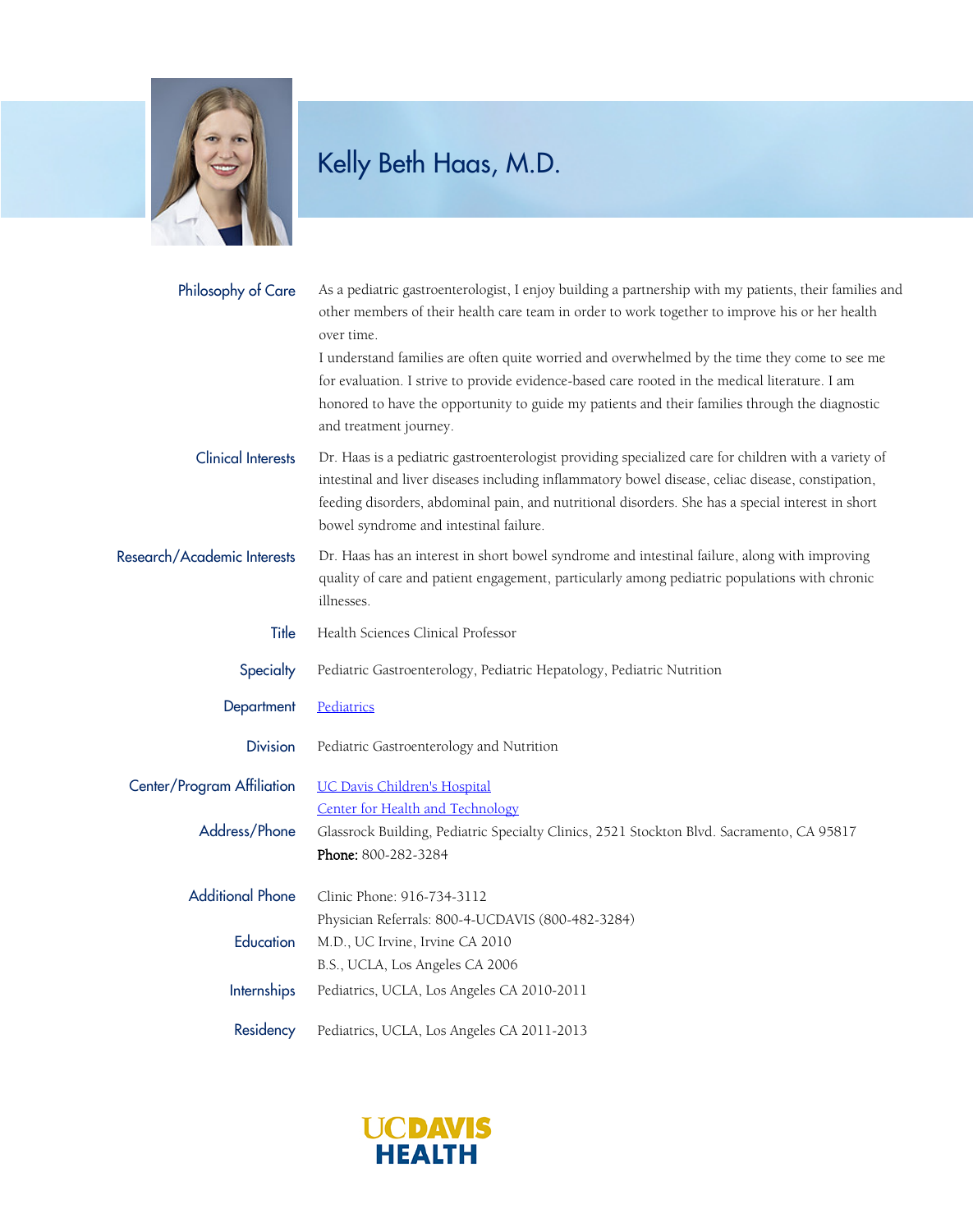

## Kelly Beth Haas, M.D.

| <b>Fellowships</b>                | Pediatric Gastroenterology, Lucile Packard Children's Hospital, Palo Alto CA 2013-2016            |
|-----------------------------------|---------------------------------------------------------------------------------------------------|
| <b>Board Certifications</b>       | American Board of Pediatrics                                                                      |
|                                   | American Board of Pediatrics, Pediatric Gastroenterology                                          |
| <b>Professional Memberships</b>   | Alpha Omega Alpha Honor Society                                                                   |
|                                   | American Academy of Pediatrics                                                                    |
|                                   | North American Society for Pediatric Gastroenterology, Hepatology and Nutrition (NASPGHAN)        |
| <b>Honors and Awards</b>          | Sacramento Magazine's Top Doctors for Pediatric Gastroenterology, 2019, 2020                      |
|                                   | Alice Litman Moss Pediatric Resident Teaching Award, UCLA, 2013                                   |
|                                   | NASPGHAN Teaching and Tomorrow Program Travel Award, 2011                                         |
|                                   | James McClure Award for Highest Honors in Clinical and Academic Excellence, UC Irvine             |
|                                   | Department of Obstetrics & Gynecology, 2010                                                       |
|                                   | Van Den Noort Award for Outstanding Achievement in Clinical Neurosciences, UC Irvine, 2010        |
|                                   | Junior Alpha Omega Alpha Inductee, 2009                                                           |
|                                   | American Pediatric Society/Society for Pediatric Research (APS/SPR) Student Research Program      |
|                                   | Travel Award, 2008                                                                                |
|                                   | UC Irvine School of Medicine Basic Sciences Certificate of Excellence, 2007, 2008                 |
|                                   | UC Irvine School of Medicine Physiology Departmental Award, 2007                                  |
|                                   | John Wasmuth Prize for Medical Genetics, UC Irvine, 2007                                          |
| <b>Select Recent Publications</b> | Aulakh S, Ashley S, Haas K, Truong T. Esophageal pH Capsule Retention. ACG Case Rep J. 2020       |
|                                   | Jun 23;7(6):e00383. doi:10.14309/crj.0000000000000383. PMID:33062769.                             |
|                                   | Haas K, Martin A, Park KT. Text Message Intervention (TEACH) Improves Quality of Life and         |
|                                   | Patient Activation in Celiac Disease: A Randomized Clinical Trial. J Pediatr. 2017 Jun;185:62-67. |
|                                   | e2. doi:10.1016/j.jpeds.2017.02.062. Epub 2017 Mar 23. PMID:28343658.                             |
|                                   |                                                                                                   |

Haas K, Longacre T, Castillo RO. Adenovirus Hepatic Abscess: A Novel Source of Fever of Unknown Origin in a Pediatric Liver Transplant Recipient. Dig Dis Sci. 2017 Apr;62(4):871-873. doi:10.1007/s10620-016-4069-6. PMID:26856716.

Haas K, Rubesova E, Bass D. Role of imaging in the evaluation of inflammatory bowel disease: How much is too much? World J Radiol. 2016 Feb 28;8(2):124-31. doi:10.4329/wjr.v8.i2.124. PMID: